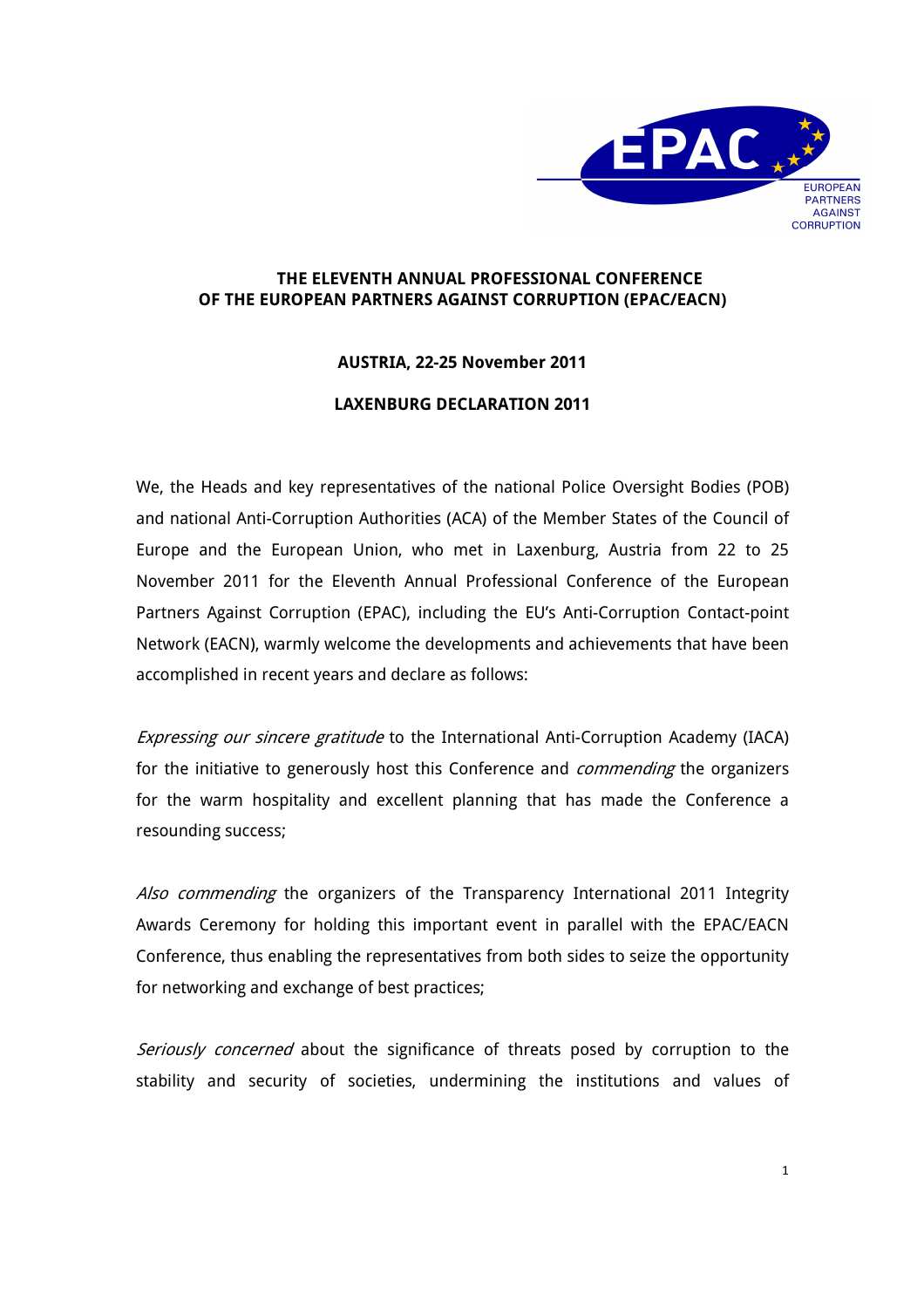democracy, ethical values, justice and public trust, and jeopardizing sustainable development, social and economic prosperity, and the rule of law;

Taking into serious consideration that developments on the international scene, including the worldwide effects of the economic crisis, part of which are related to the adverse effects of corruption not only on governments but also on societies and the quality of life of the citizens, have turned the promotion of good governance and respect for the rule of law into an even more demanding task;

Reiterating the need to ensure transparency, accessibility, accountability, legitimacy, impartiality and integrity in all systems created for the police oversight as well as anticorruption work;

Promoting the respect for the rule of law and human rights through and within all police oversight activities as well as in the overall spectrum of anti-corruption activities;

Being aware that the mobilization of civil society is a significant factor contributing to the fulfilment of this task, and thus calling for strong civil society participation in police oversight and anti-corruption work;

Recalling numerous international conventions, instruments and mechanisms, such as the UN Convention against Corruption (UNCAC); the Council of Europe Civil and Criminal Law Conventions on Corruption; the OECD Convention on Combating Bribery of Foreign Public Officials in International Business Transactions; the EU Hague Programme; the EU Stockholm Programme of 2009, which called for the development of a comprehensive EU anti-corruption policy, and the European Commission's Decision on "Establishing an EU Anti-corruption reporting mechanism for periodic assessment", adopted in June 2011; as well as the UN Universal Declaration of Human Rights, the UN Convention against Torture and Other Cruel, Inhuman or Degrading Treatment or Punishment; the UN International Covenant on Civil and Political Rights; the UN principles relating to the status and functioning of national institutions for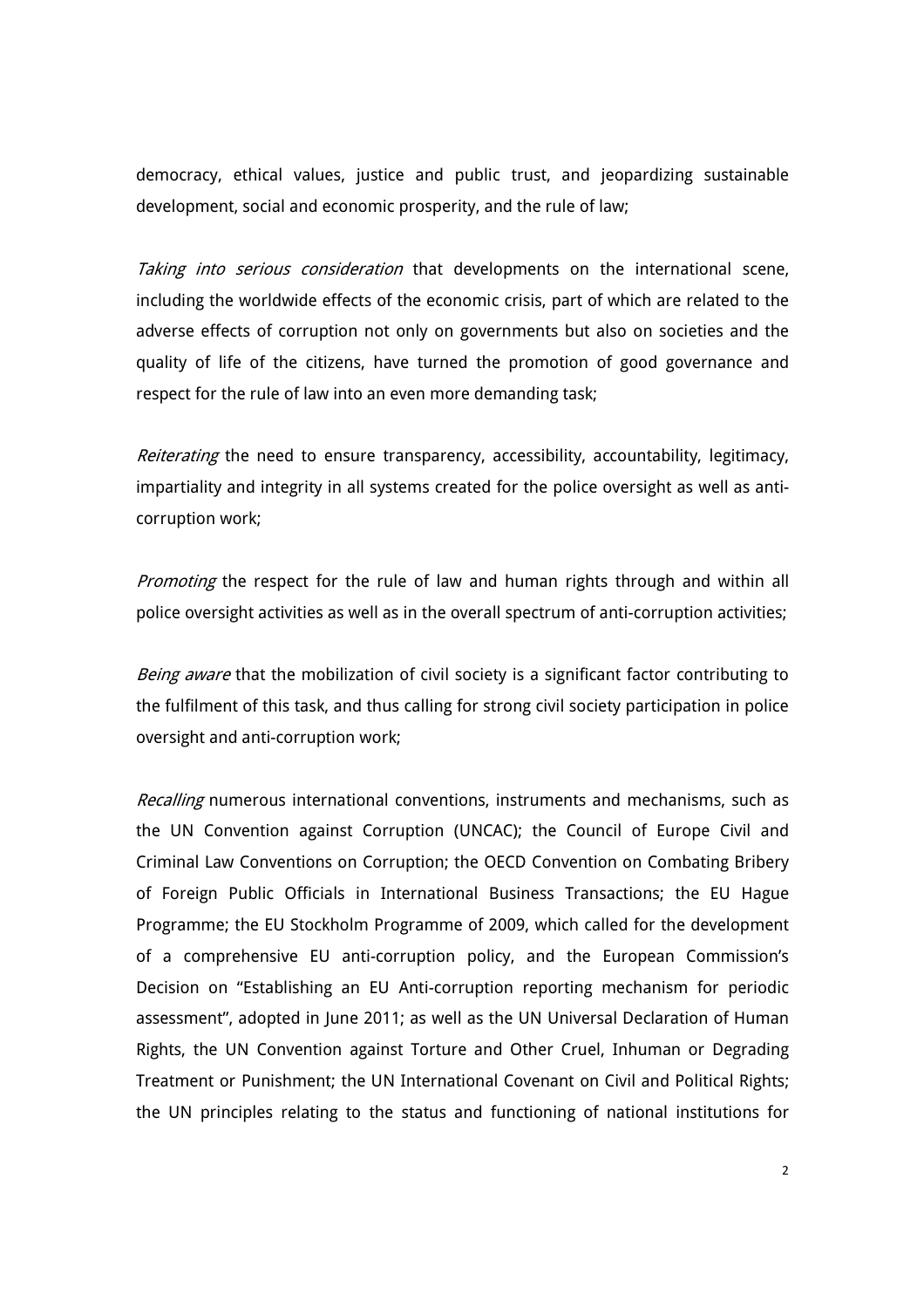protection and promotion of human rights (Paris Principles); the European Convention on Human Rights; the Council of Europe European Convention for the Prevention of Torture and Inhuman or Degrading Treatment or Punishment (CPT); and the Charter of Fundamental Rights of the European Union;

Noting the relevant decisions of the European Court of Human Rights and the publication on 12 March 2009 of the opinion of the Council of Europe Commissioner for Human Rights concerning the independent and effective determination of complaints against the police;

Calling on all stakeholders to base the fight against corruption on a holistic and comprehensive approach, which includes, inter alia, prevention, education, law enforcement and cooperation;

Recalling the EPAC Vienna 2004, Lisbon 2005, Budapest 2006, Helsinki 2007, Manchester 2008, Nova Gorica 2009, Oradea 2010, and Budapest 2011 Declarations;

Acknowledging the substantial efforts made at the international level by the United Nations Office on Drugs and Crime (UNODC), the Republic of Austria, the European Anti-Fraud Office (OLAF) and a growing family of other international stakeholders that led to the establishment IACA, seated in Laxenburg, Austria, with a constituency of 55 UN Member States and two International Organizations from all corners of the globe, which shall function as an international, inter-cultural, inter-sectoral and interdisciplinary centre of excellence in the fields of anti-corruption education, training, cooperation and academic research;

Welcoming with satisfaction the results and progress made at the 4<sup>th</sup> Session of the Conference of the States Parties to the United Nations Convention against Corruption, held in Marrakech, Morocco, 24-28 October 2011;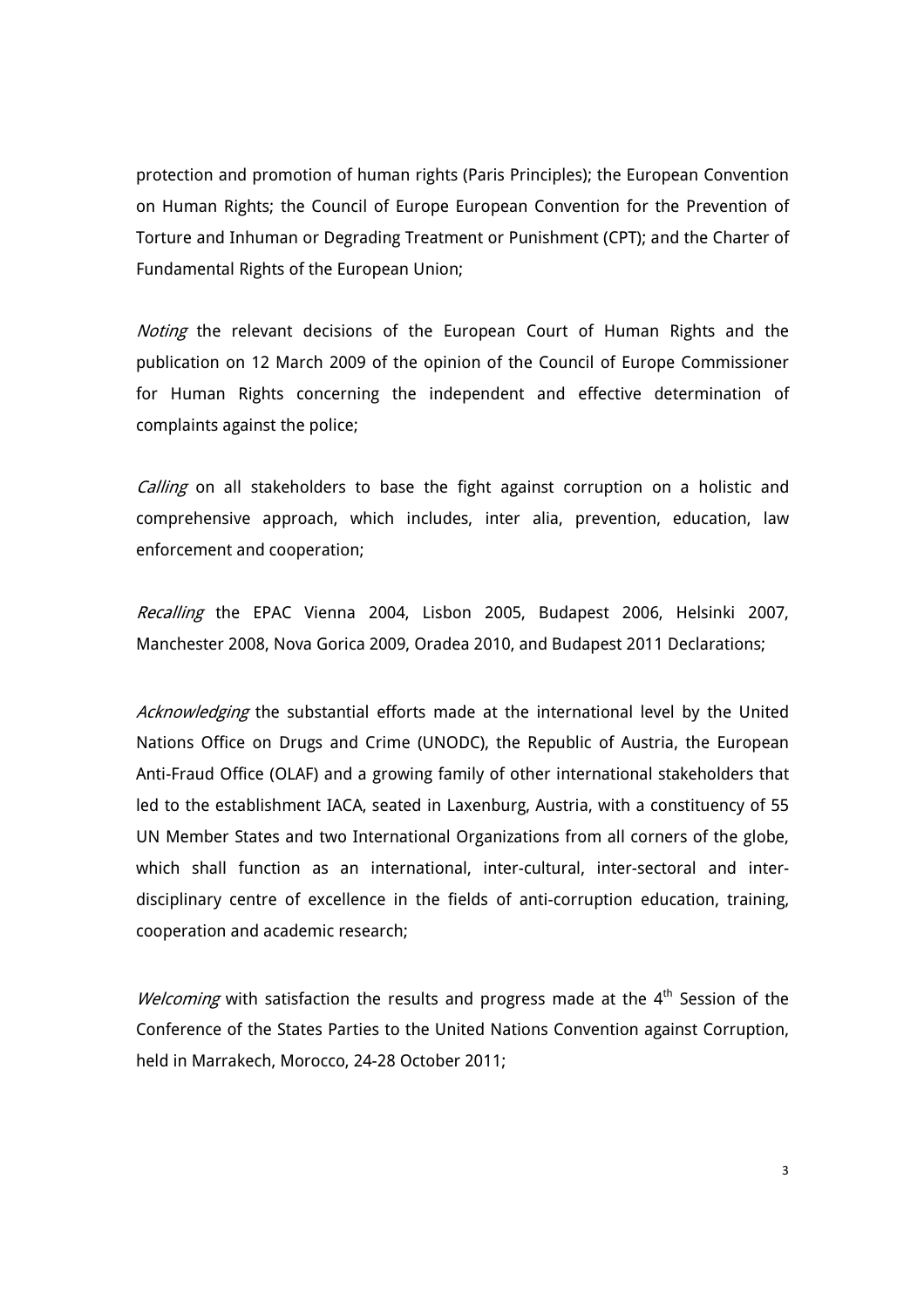Welcoming also the finalization of evaluation Rounds I, II, and III of the GRECO evaluation process and looking forward to the upcoming Round IV;

Endorsing the participation of authorities of the EACN and acknowledging EPAC's, including EACN's, achievements which reflect the determination of the Parties to consolidate and provide sustainability to this long-standing cooperation;

- 1. Reiterate strong commitment and the importance of safeguarding the independence of both POBs and ACAs in accordance with the fundamental principles of the respective national systems.
- 2. Warmly welcome the significant work undertaken within the PO Principles Working Group and the ACA Standards Working Group, supported by the EPAC/EACN Secretariat.
- 3. Welcome with satisfaction the unanimous adoption of the PO Principles and the ACA Standards, including the EPAC/EACN 10 Guidelines and Parameters on the Notion of Independence of AC Authorities.
- 4. Recommend that the adopted principles, standards and guidelines be fully implemented and translated into reality and that EPAC/EACN members undertake strong efforts for their operationalization and widespread dissemination throughout the community.
- 5. Promote an effective system of policing, ensure respect for the rule of law and welcome efforts aiming at the inclusion of human rights values and ethical approaches in all policing and anti-corruption activities.
- 6. Strengthen other forms of international cooperation, in particular by promoting the above-mentioned international conventions and mechanisms, thus also strengthening the European approach in these instruments on the operational level.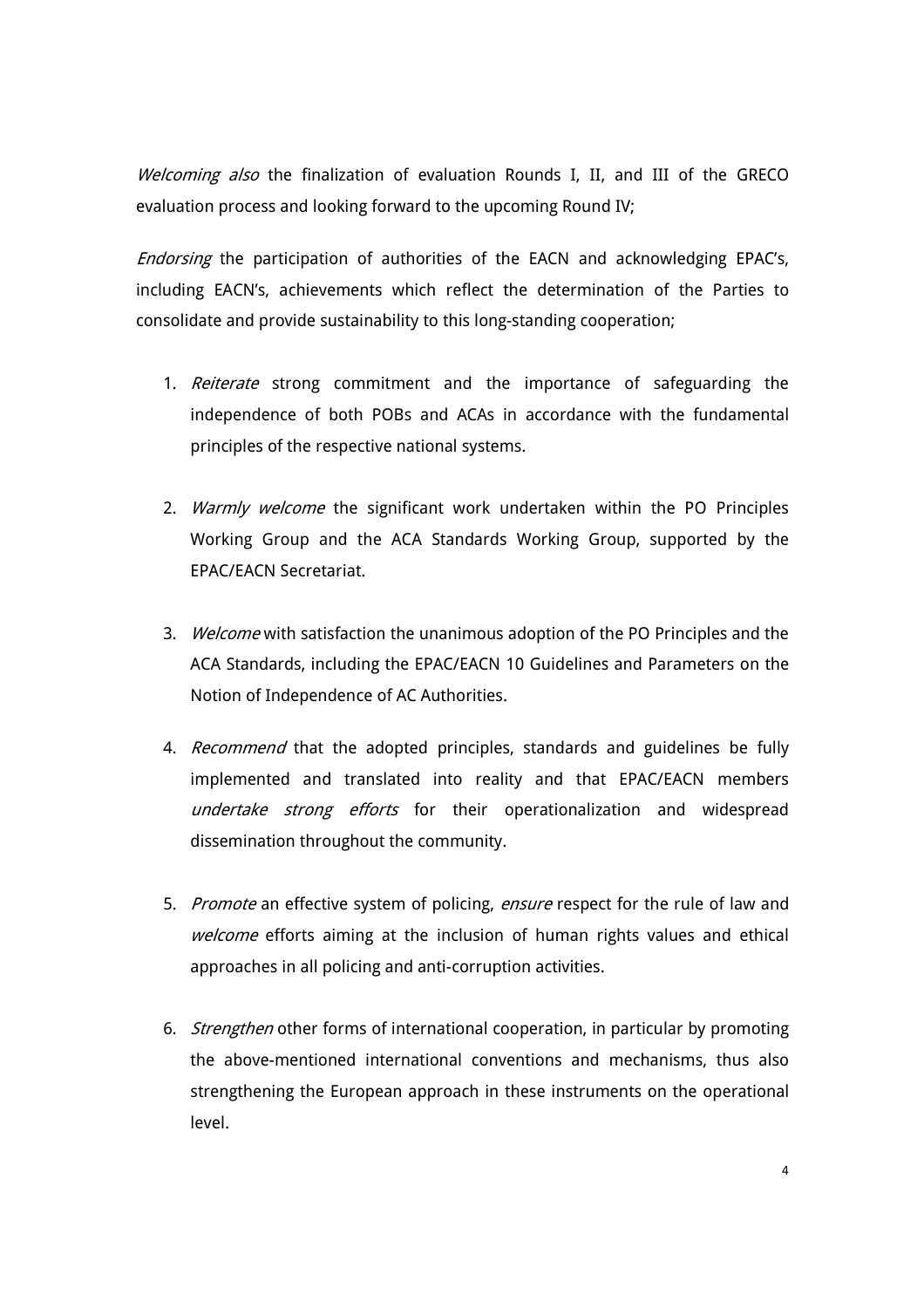- 7. Reiterate the importance of EACN as a significant and most fruitful platform for the nominated organizations in the collaboration of European POBs and ACAs, which successfully achieved all tasks as set out in Council Decision 2008/852/JHA of 24 October 2008 and even progressed beyond, by – inter alia – building upon constructive cooperation with EPAC over the last ten years, and expending links of cooperation to the European Neighbourhood.
- 8. Welcome the achievements and progress generated by IACA so far in building on a holistic and comprehensive approach in the prevention of and fight against corruption, and acknowledge the facilitating role that IACA could play in the operationalization of EPAC/EACN's goals and objectives, especially in relation to the implementation of international anti-corruption instruments as well as in the fields of exchange of experience and networking.
- 9. Welcome with gratitude the offer by IACA to support and host the EPAC/EACN Secretariat and *commend* her efforts in this respect.
- 10. Renew the invitation to the European Commission to support EPAC/EACN in concrete and practical terms.
- 11. Invite the President and the VicePresidents to make proposals for the future strategies of the two strands of EPAC/EACN, POBs and ACAs, and to present them to the next Annual Professional Conference.
- 12. *Encourage and welcome* voluntary contributions from members with a view to support the Secretariat in carrying out its functions in an effective and timely manner.
- 13. Recommend that the text of the Declaration be widely circulated by the POBs and the ACAs in their respective countries and that it be submitted by the